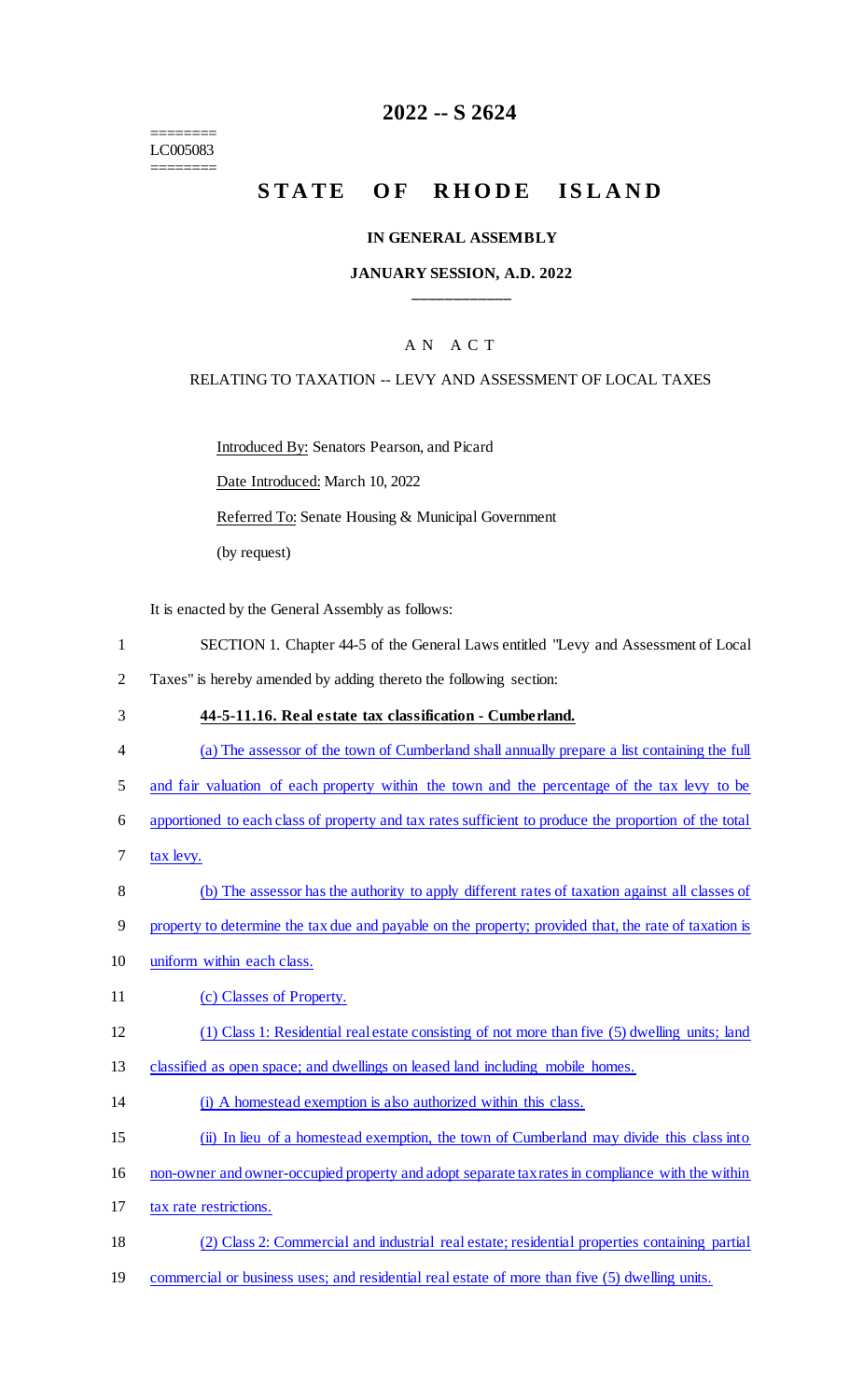- 1 (3) Class 3: All ratable, tangible personal property.
- 2 (4) Class 4: Motor vehicles and trailers subject to the excise tax created by chapter 34 of
- 3 this title.
- 4 SECTION 2. This act shall take effect upon passage.

======== LC005083 ========